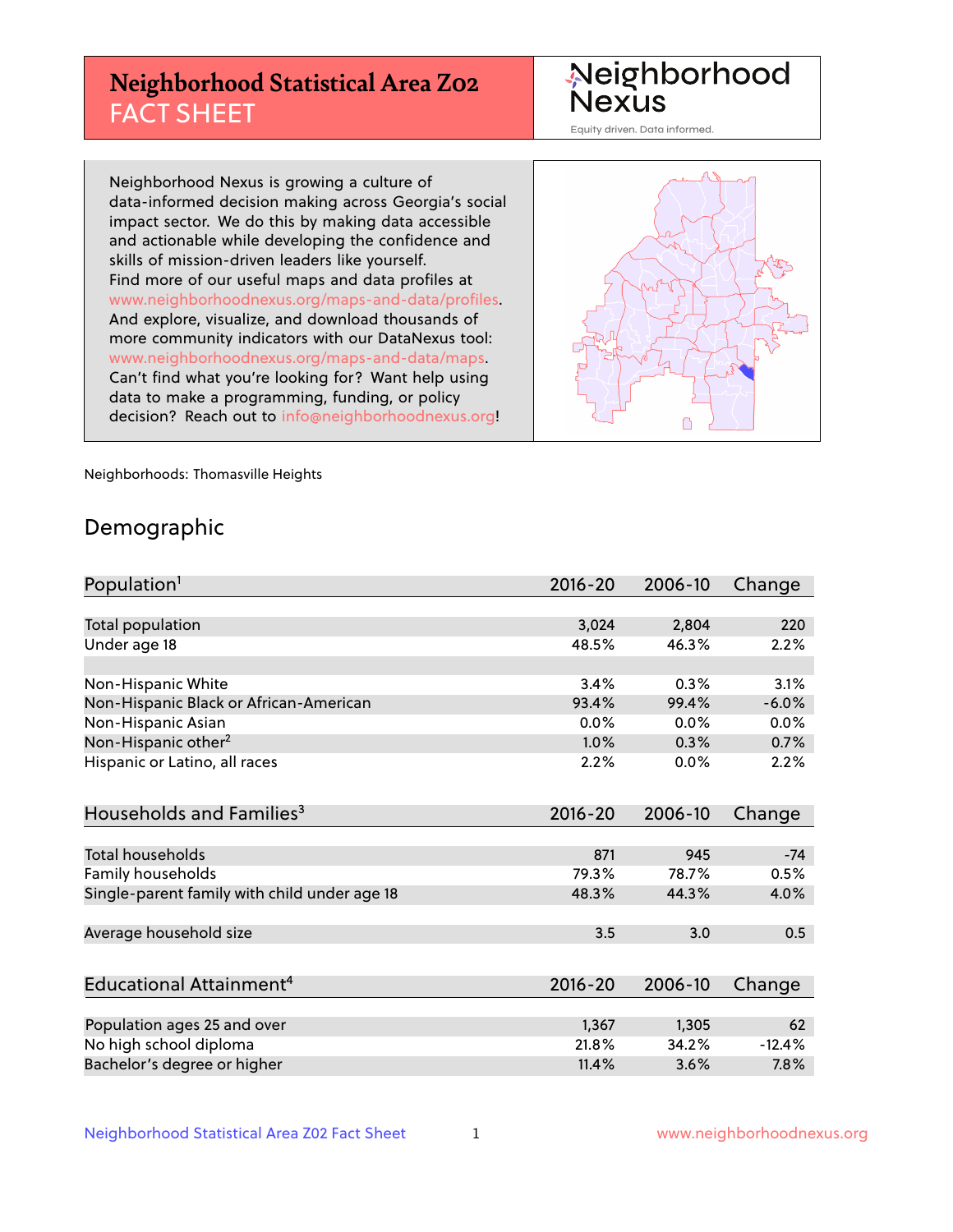# Change Measures, continued...

| Employment <sup>5</sup>                                 | $2016 - 20$ | 2006-10  | Change   |
|---------------------------------------------------------|-------------|----------|----------|
|                                                         |             |          |          |
| Total workers residing in Neighborhood Statistical Area | 837         | 853      | $-16$    |
| Workers with earnings \$1250/month or less              | 28.0%       | 39.2%    | $-11.2%$ |
| Workers with earnings \$1251/month to \$3333/month      | 46.8%       | 45.4%    | 1.5%     |
| Workers with earnings greater than \$3333/month         | 25.2%       | 15.5%    | 9.7%     |
| Total jobs located in Neighborhood Statistical Area     | 133         | 139      | -6       |
| Jobs with earnings \$1250/month or less                 | 12.0%       | 24.5%    | $-12.4%$ |
| Jobs with earnings \$1251/month to \$3333/month         | 21.8%       | 43.9%    | $-22.1%$ |
| Jobs with earnings greater than \$3333/month            | 66.2%       | 31.7%    | 34.5%    |
|                                                         |             |          |          |
| Jobs/workers ratio                                      | 0.2         | 0.2      | $-0.0$   |
|                                                         |             |          |          |
| Income and Poverty <sup>6</sup>                         | 2016-20     | 2006-10  | Change   |
|                                                         |             |          |          |
| Median household income                                 | \$18,559    | \$14,716 | \$3,842  |
|                                                         |             |          |          |
| Population for whom poverty status is determined        | 3,023       | 2,793    | 229      |
| Population below poverty                                | 61.9%       | 63.1%    | $-1.2%$  |
| Housing <sup>7</sup>                                    | 2016-20     | 2006-10  | Change   |
|                                                         |             |          |          |
| Total housing units                                     | 1,007       | 1,150    | $-143$   |
| Occupied housing units                                  | 86.5%       | 82.2%    | 4.3%     |
| Vacant housing units                                    | 13.5%       | 17.8%    | $-4.3%$  |
|                                                         |             |          |          |
| Occupied housing units                                  | 871         | 945      | $-74$    |
| Owner occupied housing units                            | 26.2%       | 30.7%    | $-4.5%$  |
| Renter occupied housing units                           | 73.8%       | 69.3%    | 4.5%     |
|                                                         |             |          |          |
| Access to a Vehicle <sup>8</sup>                        | $2016 - 20$ | 2006-10  | Change   |
| Occupied housing units                                  | 871         | 945      | $-74$    |
| No vehicle available                                    | 44.2%       | 26.9%    | 17.2%    |
|                                                         |             |          |          |
| Crime Rates, per 10,000 Population <sup>9</sup>         | 2017-21     | 2012-16  | Change   |
|                                                         |             |          |          |
| All Part I crimes                                       | 378.9       | 649.1    | $-270.2$ |
| Violent crime                                           | 150.8       | 238.6    | $-87.9$  |
| Murder                                                  | 6.6         | 4.8      | 1.8      |
| Robbery                                                 | 31.7        | 79.8     | $-48.0$  |
| Aggravated assault                                      | 112.4       | 154.1    | $-41.7$  |
| Property crime                                          | 228.1       | 410.5    | $-182.3$ |
| <b>Burglary</b>                                         | 80.7        | 128.9    | $-48.2$  |
| Larceny                                                 | 103.2       | 154.1    | $-50.9$  |
| Vehicle theft                                           | 44.3        | 127.5    | $-83.2$  |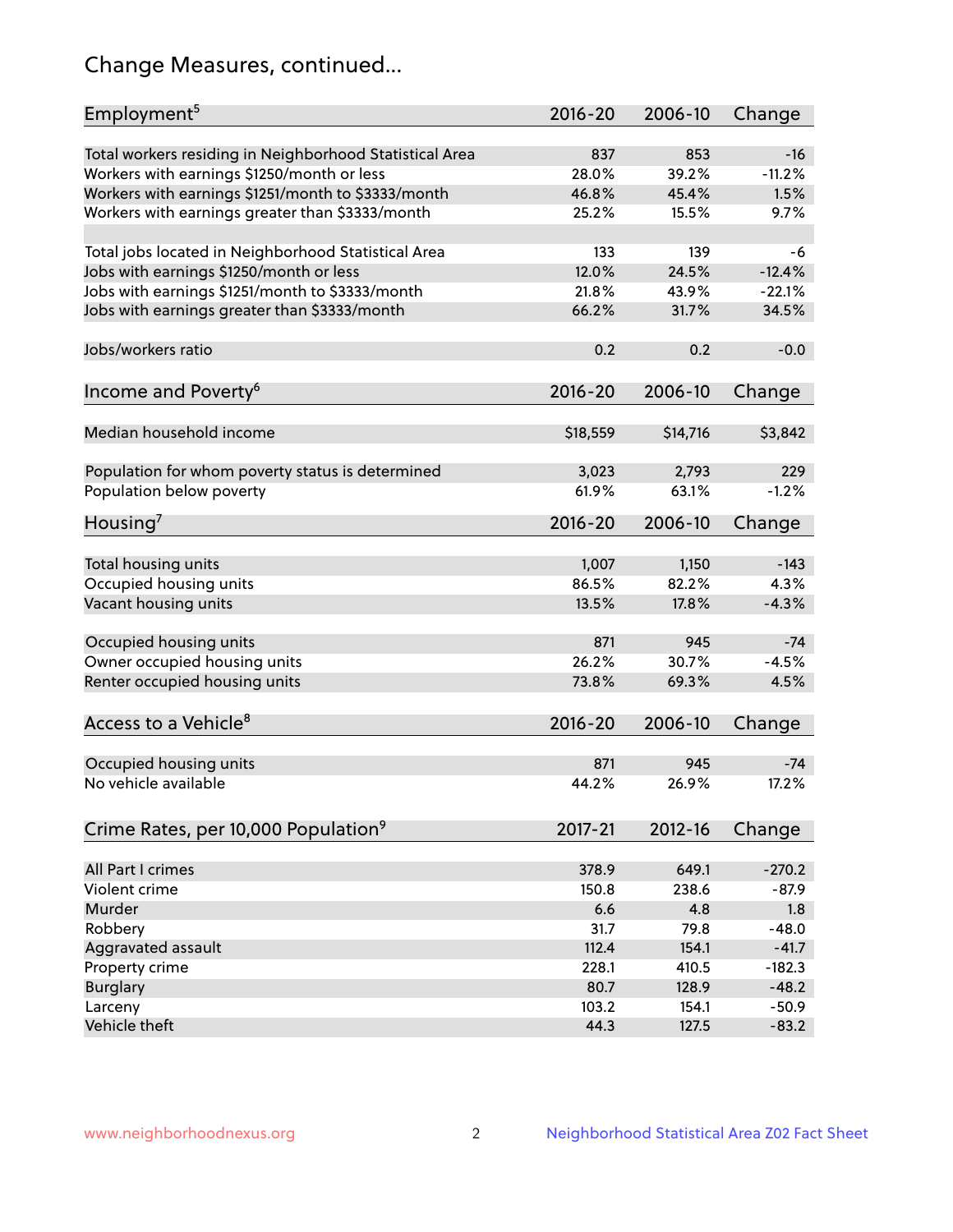# Current Data: Demographic

| Sex and Age, 2016-20 <sup>10</sup>                    | Estimate        | Margin of Error |
|-------------------------------------------------------|-----------------|-----------------|
| Total population                                      | 3,024           | $\pm$ 522       |
| Male                                                  | 39.0%           | $\pm 2.4\%$     |
| Female                                                | 61.0%           | ±12.1%          |
| Under 5 years                                         | 18.5%           | $\pm$ 4.7%      |
| 5 to 9 years                                          | 11.2%           | $\pm$ 3.9%      |
| 10 to 14 years                                        | 10.7%           | $\pm$ 4.4%      |
| 15 to 19 years                                        | 9.4%            | ±5.8%           |
| 20 to 24 years                                        | 5.0%            | $\pm 2.7\%$     |
| 25 to 34 years                                        | 12.6%           | $\pm$ 4.7%      |
| 35 to 44 years                                        | 6.2%            | $\pm 2.7\%$     |
| 45 to 54 years                                        | 10.2%           | $\pm$ 6.0%      |
| 55 to 59 years                                        | 3.7%            | $\pm 2.4\%$     |
| 60 to 64 years                                        | 2.8%            | $\pm1.7\%$      |
| 65 to 74 years                                        | 5.5%            | $\pm 2.7\%$     |
| 75 to 84 years                                        | 2.1%            | $\pm1.7\%$      |
| 85 years and over                                     | 2.1%            | ±1.8%           |
| Median age (years)                                    | 20.2            | $\pm 2.7$       |
| Race and Ethnicity, 2016-20 <sup>11</sup>             | <b>Estimate</b> | Margin of Error |
| Total population                                      | 3,024           | $\pm$ 522       |
| Hispanic or Latino (of any race)                      | 2.2%            | $\pm 2.7\%$     |
| Not Hispanic or Latino                                | 97.8%           | $\pm$ 3.7%      |
| White alone                                           | 3.4%            | $\pm$ 3.0%      |
| Black or African American alone                       | 93.4%           | $\pm$ 7.2%      |
| American Indian and Alaska Native alone               | 0.0%            | $\pm$ 0.5%      |
| Asian alone                                           | 0.0%            | $\pm$ 0.5%      |
| Native Hawaiian and other Pacific Islander alone      | 0.0%            | $\pm$ 0.5%      |
| Some other race alone                                 | 0.0%            | $\pm$ 0.5%      |
| Two or more races                                     | 1.0%            | $\pm$ 0.8%      |
| U.S. Citizenship Status, 2016-20 <sup>12</sup>        | Estimate        | Margin of Error |
| Foreign-born population                               | 15              | $\pm 30$        |
| Naturalized U.S. citizen                              | 37.5%           | ±107.2%         |
| Not a U.S. citizen                                    | 62.5%           | ±113.1%         |
| Citizen, Voting Age Population, 2016-20 <sup>13</sup> | Estimate        | Margin of Error |
| Citizen, 18 and over population                       | 1,548           | $\pm$ 344       |
| Male                                                  | 24.6%           | $\pm$ 7.3%      |
| Female                                                | 75.4%           | $\pm$ 11.4%     |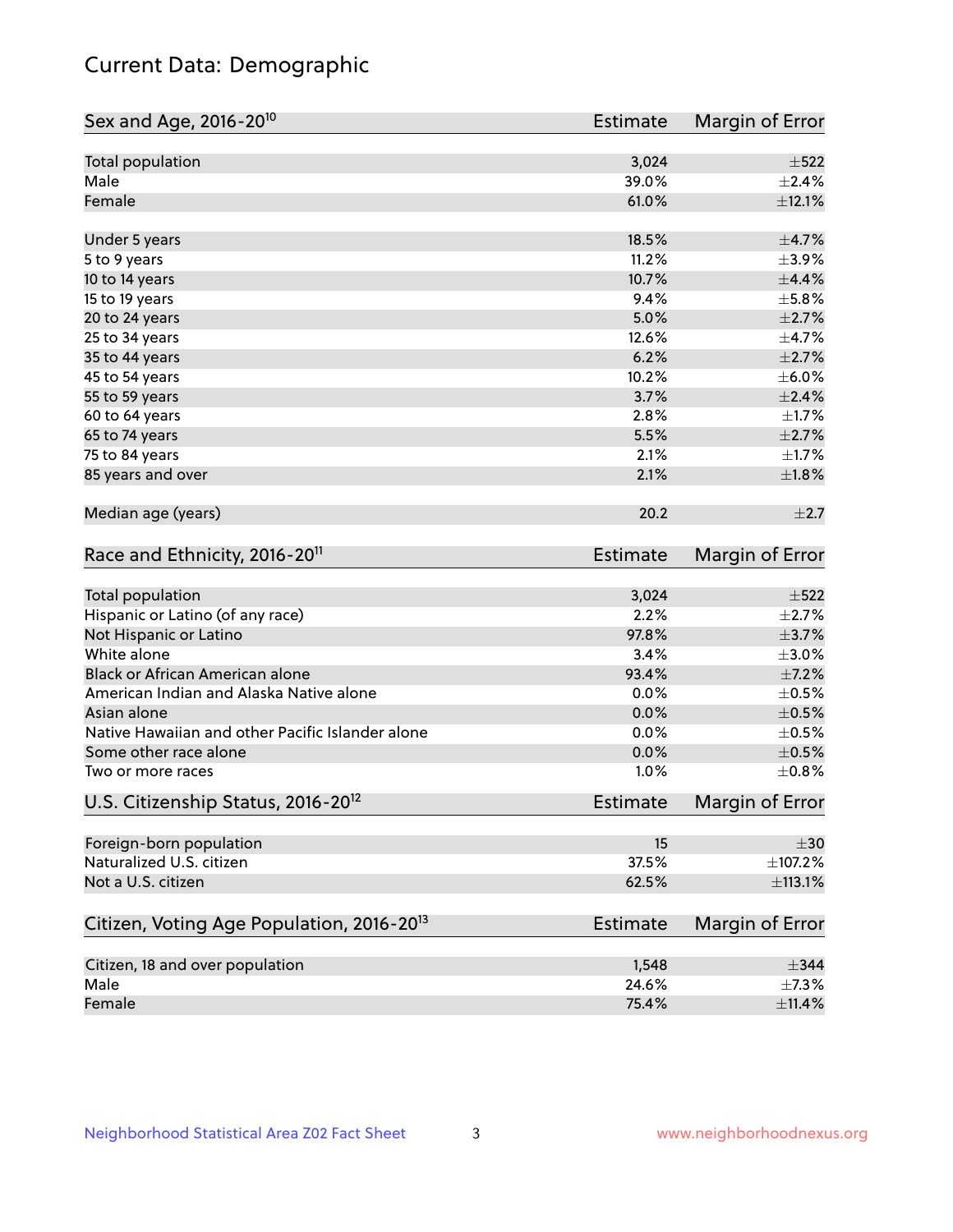# Current Data: Economic

| Income, 2016-20 <sup>14</sup>                           | Estimate | Margin of Error          |
|---------------------------------------------------------|----------|--------------------------|
|                                                         |          |                          |
| All households                                          | 871      | $\pm$ 197                |
| Less than \$10,000                                      | 29.7%    | ±19.4%                   |
| \$10,000 to \$14,999                                    | 11.4%    | ±6.8%                    |
| \$15,000 to \$24,999                                    | 27.8%    | $\pm$ 9.2%               |
| \$25,000 to \$34,999                                    | 10.1%    | $\pm$ 7.4%               |
| \$35,000 to \$49,999                                    | 5.8%     | $\pm$ 5.5%               |
| \$50,000 to \$74,999                                    | 6.6%     | $\pm$ 4.2%               |
| \$75,000 to \$99,999                                    | 4.3%     | $\pm$ 4.2%               |
| \$100,000 to \$149,999                                  | 1.9%     | $\pm 2.5\%$              |
| \$150,000 to \$199,999                                  | 2.0%     | $\pm$ 3.3%               |
| \$200,000 or more                                       | 0.3%     | $\pm 1.3\%$              |
| Median household income (dollars)                       | \$18,559 | ±2,574                   |
| Mean household income (dollars)                         | \$31,861 | ±10,558                  |
| Households with earnings                                | 74.4%    | $\pm$ 15.6%              |
| Mean earnings (dollars)                                 | \$31,665 | ±12,762                  |
| Households with Social Security                         | 38.1%    | ±18.9%                   |
| Mean Social Security income (dollars)                   | \$8,550  | ±5,890                   |
| Households with retirement income                       | 14.4%    | $\pm$ 5.9%               |
| Mean retirement income (dollars)                        | \$16,580 | $\pm$ 9,453              |
| Households with Supplemental Security Income            | 16.2%    | $\pm$ 6.2%               |
| Mean Supplemental Security Income (dollars)             | \$8,105  | $\pm$ 973                |
| Households with cash public assistance income           | 4.1%     | $\pm 2.9\%$              |
| Mean cash public assistance income (dollars)            | \$947    | $\pm$ 1,602              |
| Households with Food Stamp/SNAP benefits in the past 12 | 63.8%    | ±17.9%                   |
| months                                                  |          |                          |
| Family households                                       | 691      | $\pm$ 195                |
| Less than \$10,000                                      | 32.7%    | $\pm 24.0\%$             |
| \$10,000 to \$14,999                                    | 11.1%    | $\pm$ 7.4%               |
| \$15,000 to \$24,999                                    | 26.0%    | $\pm$ 9.7%               |
| \$25,000 to \$34,999                                    | 10.3%    | ±9.3%                    |
| \$35,000 to \$49,999                                    | 5.6%     | $\pm$ 6.4%               |
|                                                         |          |                          |
| \$50,000 to \$74,999                                    | 4.5%     | $\pm$ 5.9%<br>$\pm$ 5.2% |
| \$75,000 to \$99,999<br>\$100,000 to \$149,999          | 5.0%     |                          |
|                                                         | 4.3%     | $\pm$ 5.2%               |
| \$150,000 to \$199,999                                  | 0.2%     | $\pm 2.1\%$              |
| \$200,000 or more                                       | 0.4%     | $\pm 1.7\%$              |
| Median family income (dollars)                          | \$17,806 | ±3,249                   |
| Mean family income (dollars)                            | \$31,972 | ±12,980                  |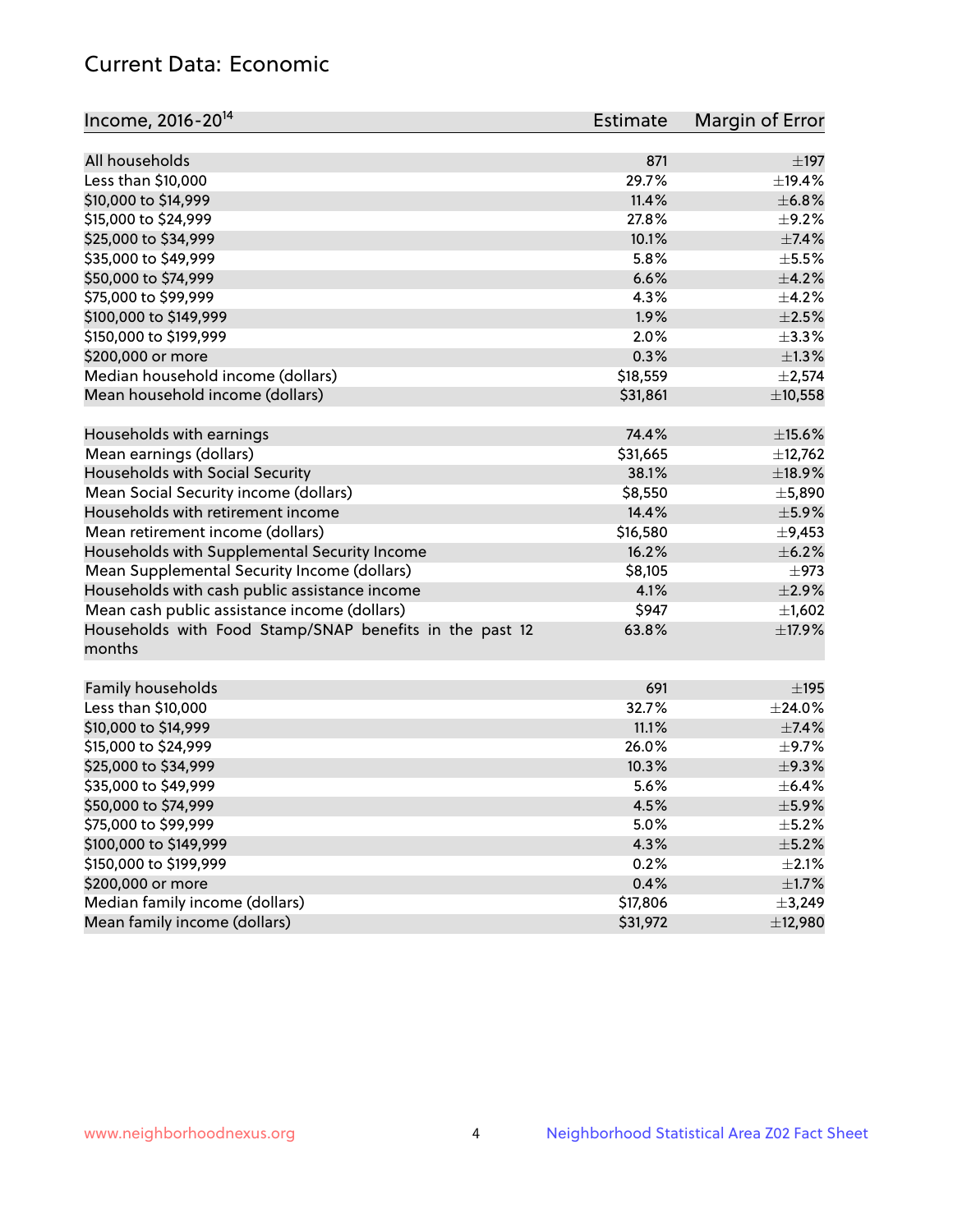# Current Data: Economic, continued...

| Income, 2016-20, continued <sup>15</sup>                              | <b>Estimate</b> | <b>Margin of Error</b> |
|-----------------------------------------------------------------------|-----------------|------------------------|
|                                                                       |                 |                        |
| Nonfamily households                                                  | 181             | $\pm$ 57               |
| Median nonfamily income (dollars)                                     | \$20,360        | $\pm$ 4,214            |
| Mean nonfamily income (dollars)                                       | \$27,868        | ±10,037                |
| Median earnings for workers (dollars)                                 | \$16,619        | ±2,761                 |
| Median earnings for male full-time, year-round workers<br>(dollars)   | \$27,591        | ±11,303                |
| Median earnings for female full-time, year-round workers<br>(dollars) | \$40,081        | ±7,899                 |
| Per capita income (dollars)                                           | \$10,287        | ±3,753                 |
| Families Below Poverty Level, 2016-20 <sup>16</sup>                   | <b>Estimate</b> | <b>Margin of Error</b> |
|                                                                       |                 |                        |
| <b>All Families</b>                                                   | 691             | $\pm$ 195              |
| Percent below poverty                                                 | 64.3%           | ±19.6%                 |
| Families with related children under 18 years                         | 581             | $\pm 209$              |
| Percent below poverty                                                 | 72.9%           | ±18.9%                 |
| Families with related children under 5 years only                     | 92              | $\pm$ 71               |
| Percent below poverty                                                 | 93.9%           | ±101.8%                |
| Married couple families                                               | 86              | $\pm$ 53               |
| Percent below poverty                                                 | 49.9%           | $\pm$ 9.4%             |
| Married couple families with related children under 18 years          | 49              | $\pm$ 36               |
| Percent below poverty                                                 | 73.6%           | ±74.7%                 |
| Married couple families with related children under 5 years           | 12              | $\pm 28$               |
| Percent below poverty                                                 | 100.0%          | ±299.9%                |
| Families with female householder, no spouse present                   | 546             | $\pm 208$              |
| Percent below poverty                                                 | 68.0%           | ±21.4%                 |
| Families with female householder, no spouse present with              | 493             | $\pm 201$              |
| related children under 18 years                                       |                 |                        |
| Percent below poverty                                                 | 74.0%           | ±21.7%                 |
| Families with female householder, no spouse present with              | 62              | $\pm 57$               |
| related children under 5 years                                        |                 |                        |
| Percent below poverty                                                 | 91.0%           | ±22.9%                 |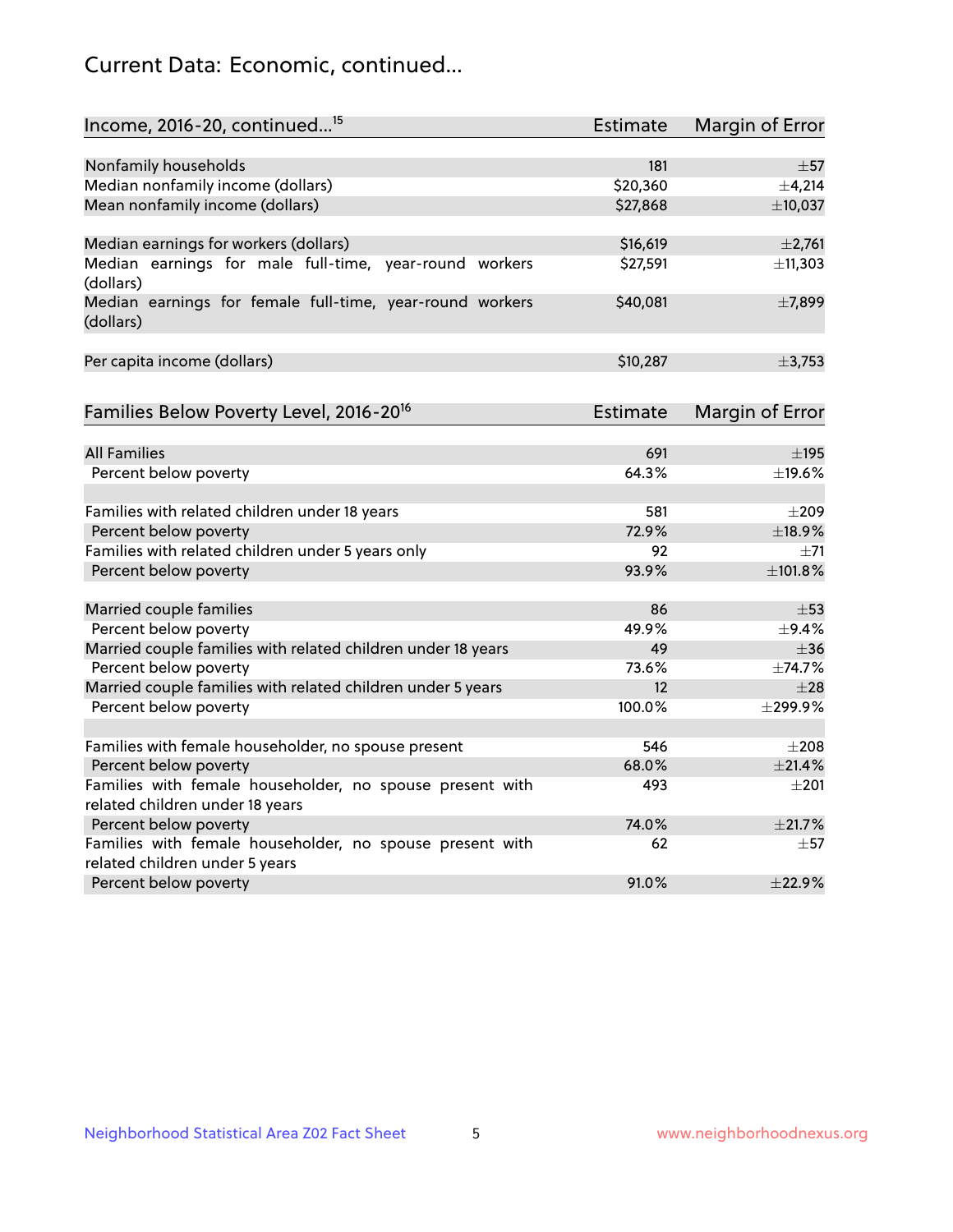# Current Data: Economic, continued...

| People Below Poverty Level, 2016-20 <sup>17</sup> | <b>Estimate</b> | Margin of Error |
|---------------------------------------------------|-----------------|-----------------|
|                                                   |                 |                 |
| Total population                                  | 3,023           | $\pm$ 522       |
| Percent below poverty                             | 61.9%           | ±12.5%          |
| Population under 18 years                         | 1,467           | $\pm$ 327       |
| Percent below poverty                             | 76.0%           | $\pm$ 10.2%     |
| Population 18 years and over                      | 1,556           | $\pm$ 309       |
| Percent below poverty                             | 48.5%           | ±10.9%          |
| Population 18 to 64 years                         | 1.265           | $\pm 285$       |
| Percent below poverty                             | 52.1%           | ±12.1%          |
| Population 65 years and over                      | 290             | $+121$          |
| Percent below poverty                             | 33.0%           | $+22.8%$        |

| Poverty by Race/Ethnicity, 2016-20 <sup>18</sup> | <b>Estimate</b> |             |
|--------------------------------------------------|-----------------|-------------|
|                                                  |                 |             |
| Non-Hispanic White population                    | 103             | ±93         |
| Percent below poverty                            | 62.7%           | $\pm$ 55.5% |
| <b>Black population</b>                          | 2,824           | $\pm$ 534   |
| Percent below poverty                            | 62.0%           | $\pm$ 12.5% |
| Asian population                                 | 0               | ±16         |
| Percent below poverty                            |                 |             |
| Hispanic or Latino population                    | 67              | $\pm$ 83    |
| Percent below poverty                            | 40.6%           | $\pm$ 62.5% |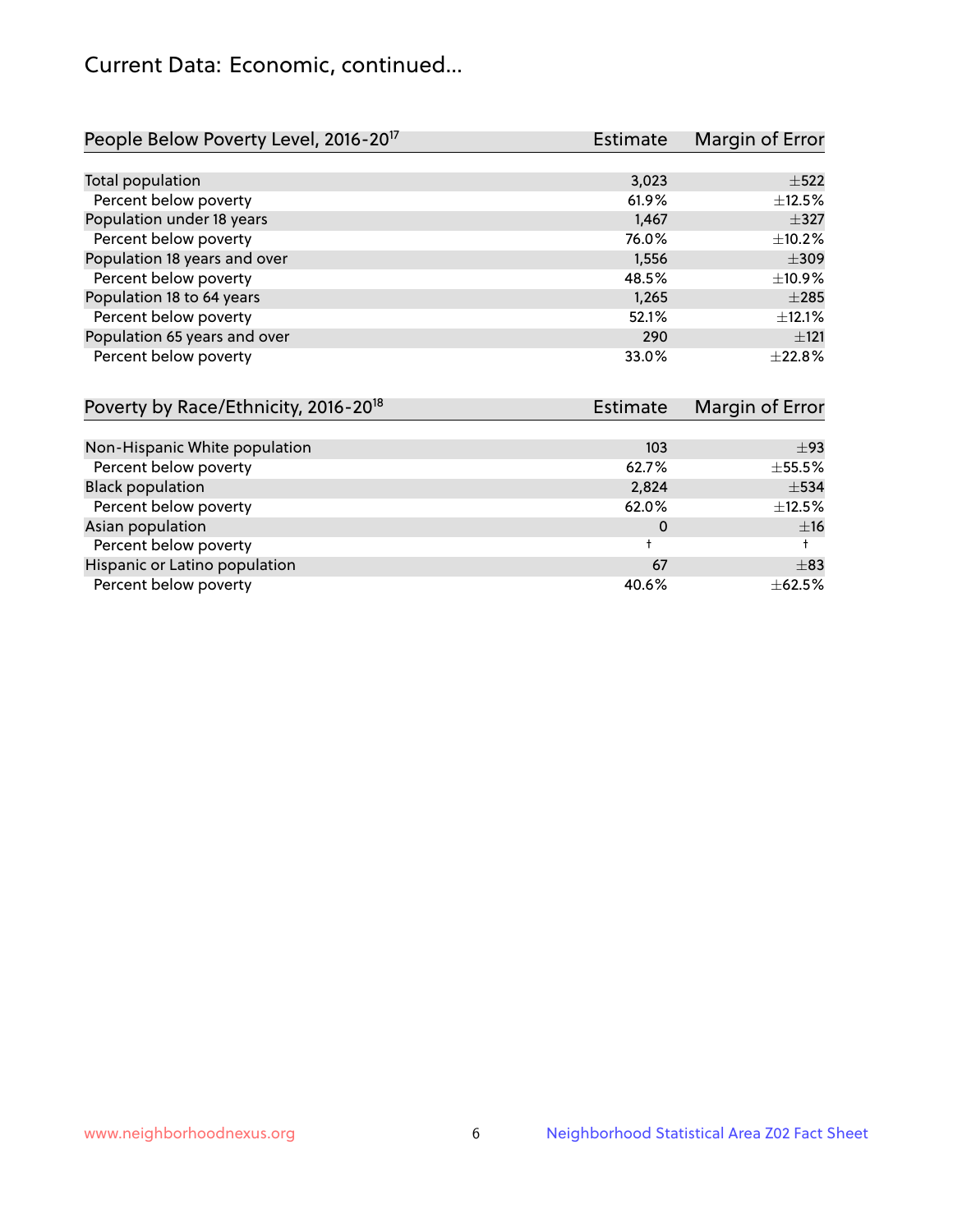# Current Data: Employment

| Employment Status, 2016-20 <sup>19</sup>                                    | <b>Estimate</b> | Margin of Error |
|-----------------------------------------------------------------------------|-----------------|-----------------|
|                                                                             |                 |                 |
| Population 16 years and over                                                | 1,763           | ±481            |
| In labor force                                                              | 53.6%           | $\pm$ 5.7%      |
| Civilian labor force                                                        | 53.6%           | $\pm$ 5.7%      |
| Employed                                                                    | 45.1%           | $\pm$ 8.4%      |
| Unemployed                                                                  | 8.5%            | $\pm$ 6.4%      |
| <b>Armed Forces</b>                                                         | 0.0%            | $\pm$ 4.2%      |
| Not in labor force                                                          | 46.4%           | ±4.3%           |
| Civilian labor force                                                        | 945             | $\pm 276$       |
| <b>Unemployment Rate</b>                                                    | 15.8%           | ±11.8%          |
| Females 16 years and over                                                   | 1,312           | $\pm$ 439       |
| In labor force                                                              | 55.9%           | $\pm 4.5\%$     |
| Civilian labor force                                                        | 55.9%           | $\pm$ 4.5%      |
| Employed                                                                    | 49.2%           | $\pm$ 9.2%      |
|                                                                             |                 |                 |
| Own children of the householder under 6 years                               | 618             | ±181            |
| All parents in family in labor force                                        | 73.0%           | ±21.2%          |
| Own children of the householder 6 to 17 years                               | 849             | $\pm 238$       |
| All parents in family in labor force                                        | 81.3%           | $\pm$ 18.8%     |
|                                                                             |                 |                 |
| Industry, 2016-20 <sup>20</sup>                                             | <b>Estimate</b> | Margin of Error |
| Civilian employed population 16 years and over                              | 795             | $\pm 263$       |
| Agriculture, forestry, fishing and hunting, and mining                      | 0.0%            | $\pm 2.9\%$     |
| Construction                                                                | 2.8%            | $\pm 4.5\%$     |
| Manufacturing                                                               | 1.2%            | $\pm 2.8\%$     |
| Wholesale trade                                                             | 16.6%           | $\pm 21.0\%$    |
| Retail trade                                                                | 20.0%           | ±14.4%          |
| Transportation and warehousing, and utilities                               | 9.7%            | ±4.8%           |
| Information                                                                 | 0.0%            | ±2.9%           |
| Finance and insurance, and real estate and rental and leasing               | 3.9%            | $\pm$ 3.9%      |
| Professional, scientific, and management, and administrative                | 5.2%            | $\pm$ 5.1%      |
| and waste management services                                               |                 |                 |
| Educational services, and health care and social assistance                 | 15.3%           | $\pm 10.6\%$    |
| Arts, entertainment, and recreation, and accommodation and<br>food services | 22.1%           | $\pm$ 6.3%      |
| Other services, except public administration                                | 1.7%            | $\pm$ 4.2%      |
| Public administration                                                       | 1.4%            | $\pm 3.6\%$     |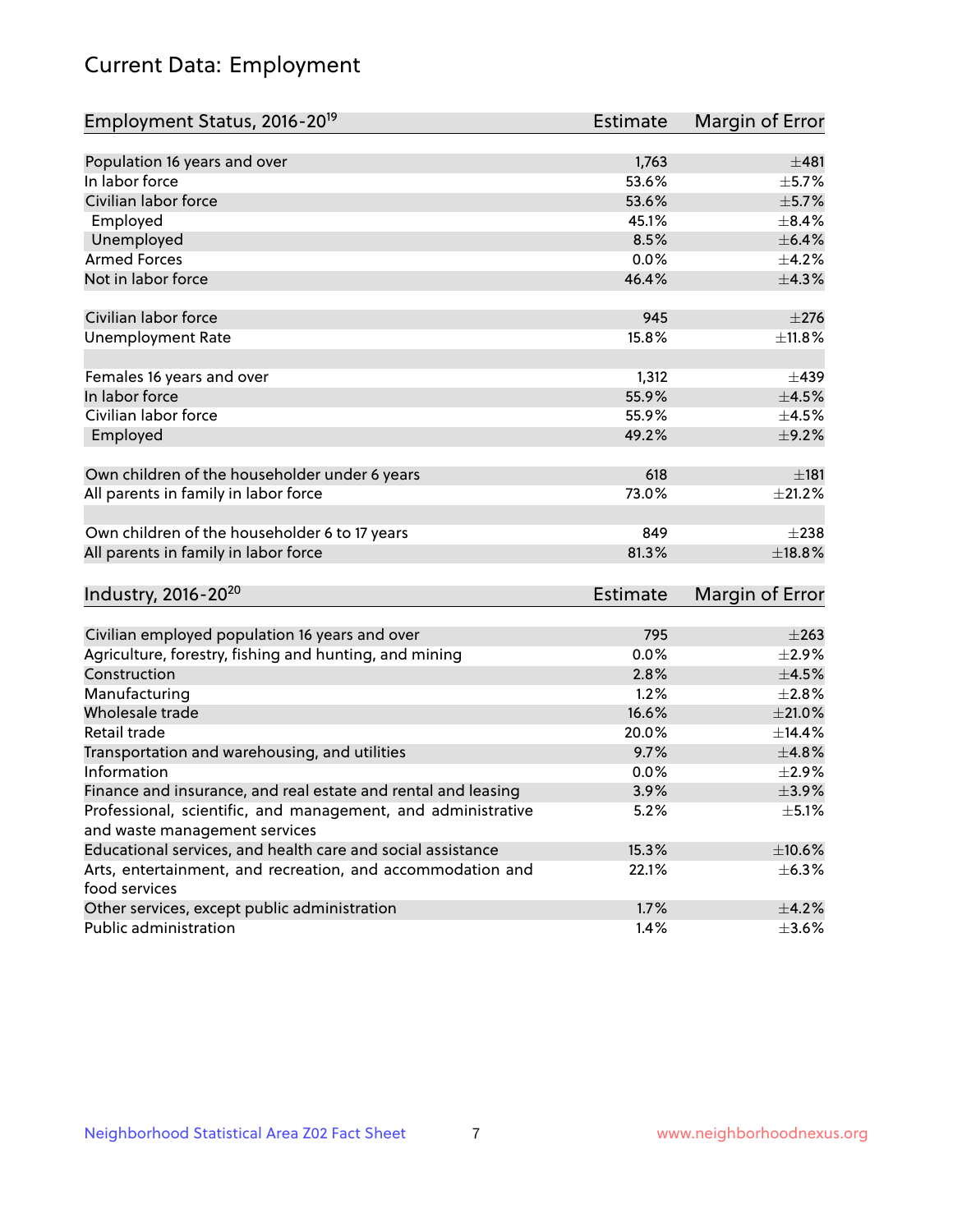# Current Data: Employment, continued...

| Occupation, 2016-20 <sup>21</sup>                                                                    | Estimate        | Margin of Error |
|------------------------------------------------------------------------------------------------------|-----------------|-----------------|
| Civilian employed population 16 years and over                                                       | 795             | $\pm 263$       |
| Management, business, science, and arts occupations                                                  | 16.0%           | $\pm$ 9.2%      |
| Service occupations                                                                                  | 27.0%           | $\pm 8.0\%$     |
| Sales and office occupations                                                                         | 23.6%           | ±14.2%          |
| Natural resources, construction, and maintenance occupations                                         | 2.8%            | $\pm 4.5\%$     |
| Production, transportation, and material moving occupations                                          | 30.7%           | ±21.2%          |
| Class of Worker, 2016-20 <sup>22</sup>                                                               | <b>Estimate</b> | Margin of Error |
| Civilian employed population 16 years and over                                                       | 795             | $\pm 263$       |
| Private wage and salary workers                                                                      | 92.8%           | ±10.7%          |
| Government workers                                                                                   | 5.2%            | $\pm$ 5.5%      |
| Self-employed in own not incorporated business workers                                               | 2.0%            | ±4.3%           |
| Unpaid family workers                                                                                | 0.0%            | $\pm 2.9\%$     |
| Job Flows, 2019 <sup>23</sup>                                                                        |                 | 2019            |
|                                                                                                      |                 |                 |
| Total Jobs in Neighborhood Statistical Area                                                          |                 | 133             |
| Held by residents of Neighborhood Statistical Area                                                   |                 | 0.0%            |
| Held by non-residents of Neighborhood Statistical Area                                               |                 | 100.0%          |
| Jobs by Industry Sector, 2019 <sup>24</sup>                                                          |                 | 2019            |
| Total Jobs in Neighborhood Statistical Area                                                          |                 | 133             |
| <b>Goods Producing sectors</b>                                                                       |                 | 0.0%            |
| Trade, Transportation, and Utilities sectors                                                         |                 | 2.3%            |
| All Other Services sectors                                                                           |                 | 97.7%           |
| Total Jobs in Neighborhood Statistical Area<br>held<br>by<br>Neighborhood Statistical Area residents |                 | 0               |
| <b>Goods Producing sectors</b>                                                                       |                 | t               |
| Trade, Transportation, and Utilities sectors<br>All Other Services sectors                           |                 | t<br>t          |
| Jobs by Earnings, 2019 <sup>25</sup>                                                                 |                 | 2019            |
|                                                                                                      |                 |                 |
| Total Jobs in Neighborhood Statistical Area                                                          |                 | 133             |
| Jobs with earnings \$1250/month or less                                                              |                 | 12.0%           |
| Jobs with earnings \$1251/month to \$3333/month                                                      |                 | 21.8%           |
| Jobs with earnings greater than \$3333/month                                                         |                 | 66.2%           |
| Neighborhood Statistical<br>Jobs<br>in<br>held<br>by<br>Total<br>Area                                |                 | 0               |
| Neighborhood Statistical Area residents                                                              |                 |                 |
| Jobs with earnings \$1250/month or less                                                              |                 | t               |
| Jobs with earnings \$1251/month to \$3333/month                                                      |                 | t               |
| Jobs with earnings greater than \$3333/month                                                         |                 | t               |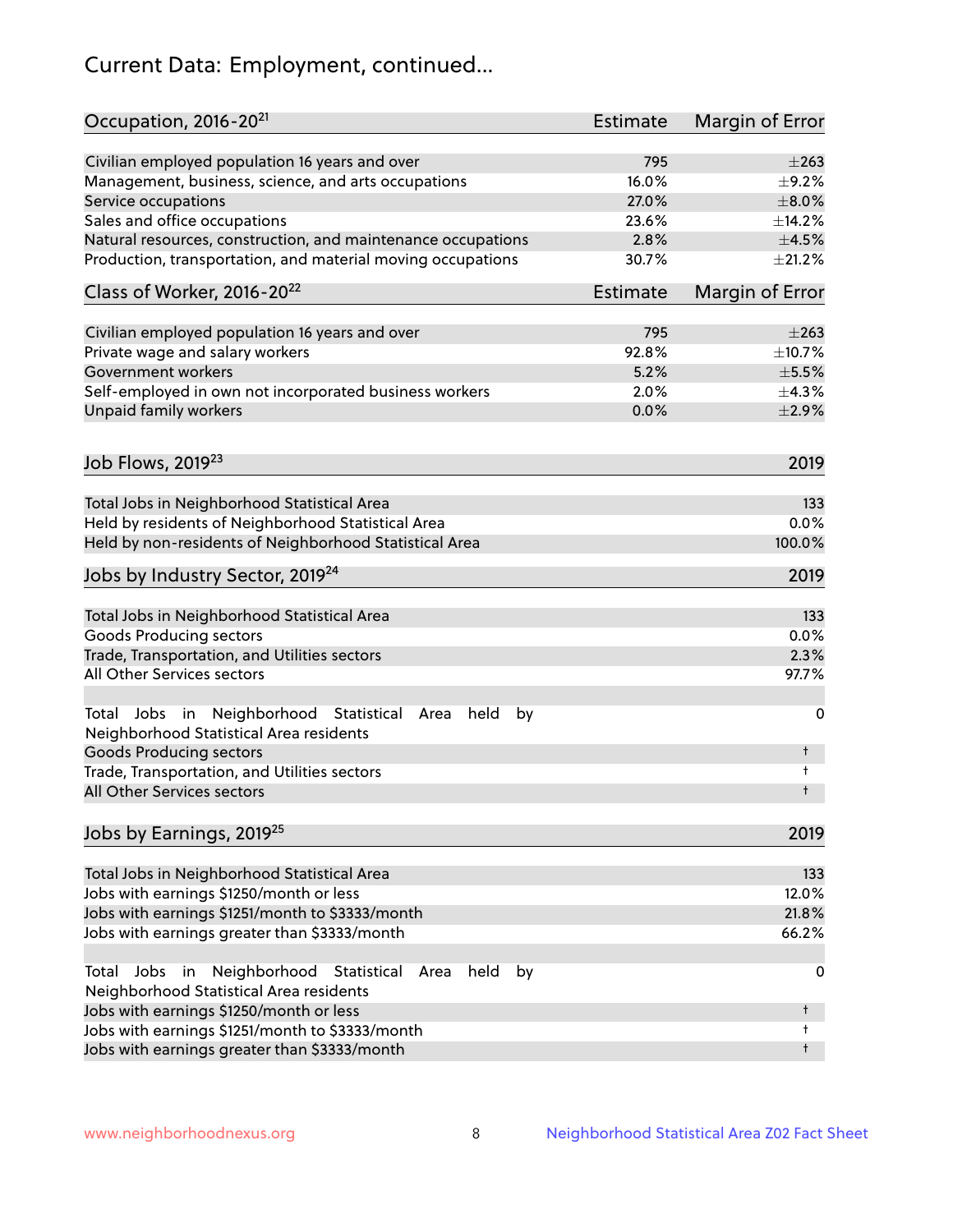# Current Data: Employment, continued...

| Jobs by Age of Worker, 2019 <sup>26</sup>                                                      | 2019  |
|------------------------------------------------------------------------------------------------|-------|
|                                                                                                |       |
| Total Jobs in Neighborhood Statistical Area                                                    | 133   |
| Jobs with workers age 29 or younger                                                            | 19.5% |
| Jobs with workers age 30 to 54                                                                 | 72.9% |
| Jobs with workers age 55 or older                                                              | 7.5%  |
|                                                                                                |       |
| Total Jobs in Neighborhood Statistical Area held by<br>Neighborhood Statistical Area residents | 0     |
| Jobs with workers age 29 or younger                                                            |       |
| Jobs with workers age 30 to 54                                                                 |       |
| Jobs with workers age 55 or older                                                              |       |

### Current Data: Education

| School Enrollment, 2016-20 <sup>27</sup>       | Estimate | Margin of Error |
|------------------------------------------------|----------|-----------------|
|                                                |          |                 |
| Population 3 years and over enrolled in school | 981      | $\pm 248$       |
| Nursery school, preschool                      | 3.9%     | $+3.7%$         |
| Kindergarten                                   | 7.4%     | $\pm$ 5.8%      |
| Elementary school (grades 1-8)                 | 61.3%    | $\pm$ 8.4%      |
| High school (grades 9-12)                      | 24.9%    | $\pm$ 16.6%     |
| College or graduate school                     | 2.5%     | $+3.1%$         |

| Educational Attainment, 2016-20 <sup>28</sup> | Estimate | Margin of Error |
|-----------------------------------------------|----------|-----------------|
|                                               |          |                 |
| Population 25 years and over                  | 1,367    | $\pm$ 350       |
| Less than 9th grade                           | 6.4%     | $\pm$ 6.2%      |
| 9th to 12th grade, no diploma                 | 15.5%    | $\pm$ 6.0%      |
| High school graduate (includes equivalency)   | 32.3%    | $+3.4%$         |
| Some college, no degree                       | 22.9%    | $\pm$ 6.3%      |
| Associate's degree                            | 11.5%    | ±12.4%          |
| Bachelor's degree                             | 6.1%     | $\pm$ 4.8%      |
| Graduate or professional degree               | 5.3%     | $\pm$ 8.4%      |
|                                               |          |                 |
| Percent high school graduate or higher        | 78.2%    | $\pm$ 3.9%      |
| Percent bachelor's degree or higher           | 11.4%    | $\pm$ 9.4%      |
|                                               |          |                 |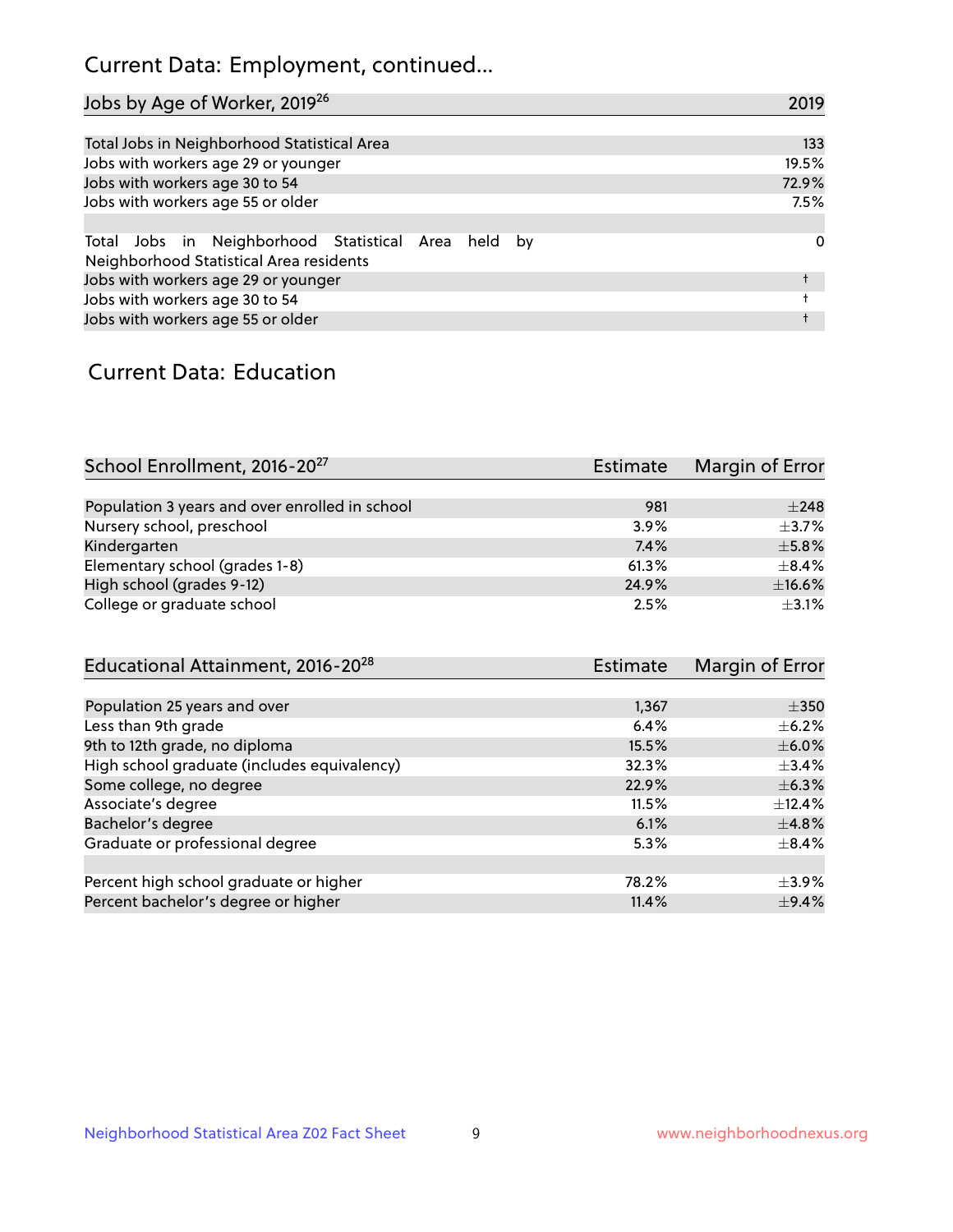# Current Data: Housing

| Households by Type, 2016-20 <sup>29</sup>            | <b>Estimate</b> | Margin of Error |
|------------------------------------------------------|-----------------|-----------------|
|                                                      |                 |                 |
| Total households                                     | 871             | $\pm$ 197       |
| Family households (families)                         | 79.3%           | ±13.4%          |
| With own children under 18 years                     | 58.1%           | $\pm$ 18.5%     |
| Married-couple family                                | 9.8%            | $\pm$ 5.5%      |
| With own children of the householder under 18 years  | 5.6%            | ±3.4%           |
| Male householder, no spouse present, family          | 6.8%            | $\pm$ 5.4%      |
| With own children of the householder under 18 years  | 4.5%            | ±4.8%           |
| Female householder, no spouse present, family        | 62.7%           | $\pm$ 17.9%     |
| With own children of the householder under 18 years  | 48.1%           | ±19.0%          |
| Nonfamily households                                 | 20.7%           | $\pm 4.5\%$     |
| Householder living alone                             | 20.0%           | $\pm$ 5.0%      |
| 65 years and over                                    | 9.4%            | ±3.7%           |
| Households with one or more people under 18 years    | 66.7%           | ±14.2%          |
| Households with one or more people 65 years and over | 35.3%           | $\pm$ 18.0%     |
|                                                      |                 |                 |
| Average household size                               | 3.47            | $\pm$ 0.99      |
| Average family size                                  | 4.02            | $\pm$ 1.46      |
| Housing Occupancy, 2016-20 <sup>30</sup>             | <b>Estimate</b> | Margin of Error |
| Total housing units                                  | 1,007           | ±196            |
| Occupied housing units                               | 86.5%           | $\pm 10.0\%$    |
| Vacant housing units                                 | 13.5%           | ±4.9%           |
|                                                      |                 |                 |
| Homeowner vacancy rate                               | 0.0             | ±7.2            |
| Rental vacancy rate                                  | 11.3            | ±5.2            |
| Units in Structure, 2016-20 <sup>31</sup>            | Estimate        | Margin of Error |
|                                                      |                 | $\pm$ 196       |
| Total housing units<br>1-unit, detached              | 1,007<br>48.1%  | $\pm 1.3\%$     |
|                                                      |                 |                 |
| 1-unit, attached                                     | 0.2%            | $\pm1.5\%$      |
| 2 units                                              | 0.0%            | $\pm 1.6\%$     |
| 3 or 4 units                                         | 1.9%            | $\pm 2.9\%$     |
| 5 to 9 units                                         | 8.8%            | $\pm$ 5.7%      |
| 10 to 19 units                                       | 18.1%           | $\pm$ 7.5%      |
| 20 or more units                                     | 22.9%           | $\pm$ 17.5%     |
| Mobile home                                          | 0.0%            | $\pm1.6\%$      |
| Boat, RV, van, etc.                                  | $0.0\%$         | $\pm$ 1.6%      |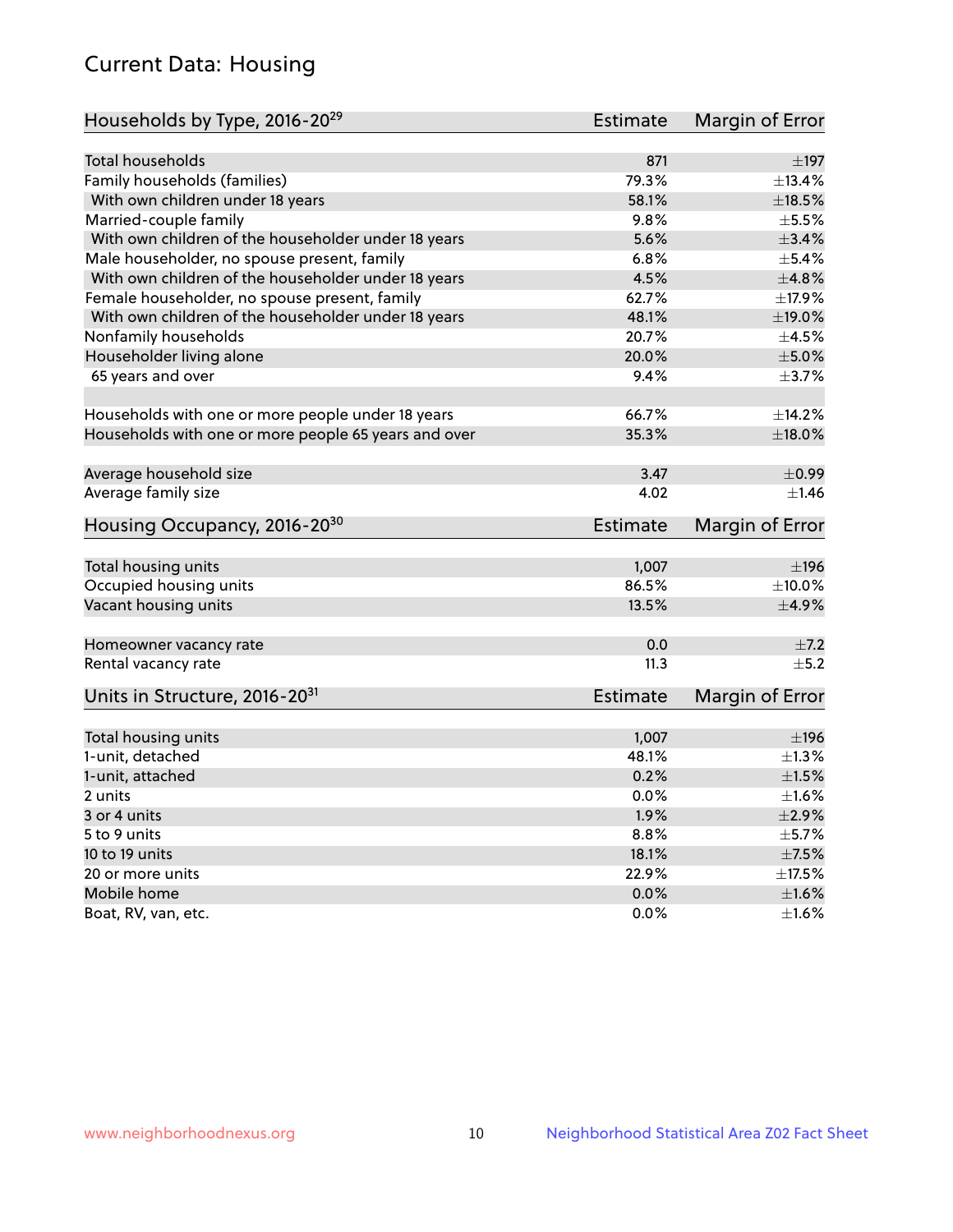# Current Data: Housing, continued...

| Year Structure Built, 2016-20 <sup>32</sup>    | <b>Estimate</b> | Margin of Error |
|------------------------------------------------|-----------------|-----------------|
| Total housing units                            | 1,007           | $\pm$ 196       |
| Built 2014 or later                            | 3.4%            | $\pm$ 3.8%      |
| Built 2010 to 2013                             | 0.0%            | $\pm1.6\%$      |
| Built 2000 to 2009                             | 24.3%           | ±17.9%          |
| Built 1990 to 1999                             | 1.2%            | $\pm 2.2\%$     |
| Built 1980 to 1989                             | 3.0%            | $\pm 2.6\%$     |
| Built 1970 to 1979                             | 12.9%           | $\pm$ 5.9%      |
| Built 1960 to 1969                             | 27.8%           | $\pm$ 7.2%      |
| Built 1950 to 1959                             | 20.1%           | $\pm$ 6.5%      |
| Built 1940 to 1949                             | 5.8%            | $\pm 4.5\%$     |
| Built 1939 or earlier                          | 1.5%            | $\pm 2.4\%$     |
| Housing Tenure, 2016-2033                      | <b>Estimate</b> | Margin of Error |
| Occupied housing units                         | 871             | $\pm$ 197       |
| Owner-occupied                                 | 26.2%           | $\pm$ 7.0%      |
| Renter-occupied                                | 73.8%           | ±12.8%          |
| Average household size of owner-occupied unit  | 2.62            | $\pm$ 0.58      |
| Average household size of renter-occupied unit | 3.77            | $\pm 1.31$      |
| Residence 1 Year Ago, 2016-20 <sup>34</sup>    | <b>Estimate</b> | Margin of Error |
|                                                |                 |                 |
| Population 1 year and over                     | 2,863           | ±511            |
| Same house                                     | 88.7%           | ±10.3%          |
| Different house in the U.S.                    | 11.1%           | $\pm$ 8.7%      |
| Same county                                    | 2.5%            | $\pm$ 5.5%      |
| Different county                               | 8.7%            | ±6.8%           |
| Same state                                     | 7.8%            | $\pm$ 6.7%      |
| Different state                                | 0.8%            | ±1.4%           |
| Abroad                                         | 0.2%            | $\pm$ 0.7%      |
| Value of Housing Unit, 2016-20 <sup>35</sup>   | <b>Estimate</b> | Margin of Error |
| Owner-occupied units                           | 228             | $\pm 80$        |
| Less than \$50,000                             | 22.8%           | $\pm 21.2\%$    |
| \$50,000 to \$99,999                           | 28.6%           | $\pm$ 19.5%     |
| \$100,000 to \$149,999                         | 18.1%           | ±17.4%          |
| \$150,000 to \$199,999                         | 5.9%            | ±7.9%           |
| \$200,000 to \$299,999                         | 14.7%           | ±18.6%          |
| \$300,000 to \$499,999                         | 5.8%            | ±18.4%          |
| \$500,000 to \$999,999                         | 4.0%            | $\pm$ 11.5%     |
| \$1,000,000 or more                            | 0.0%            | ±12.4%          |
| Mortgage Status, 2016-20 <sup>36</sup>         | <b>Estimate</b> | Margin of Error |
| Owner-occupied units                           | 228             | $\pm$ 80        |
| Housing units with a mortgage                  | 37.3%           | ±13.9%          |
| Housing units without a mortgage               | 62.7%           | ±17.7%          |

Neighborhood Statistical Area Z02 Fact Sheet 11 11 www.neighborhoodnexus.org

Housing units without a mortgage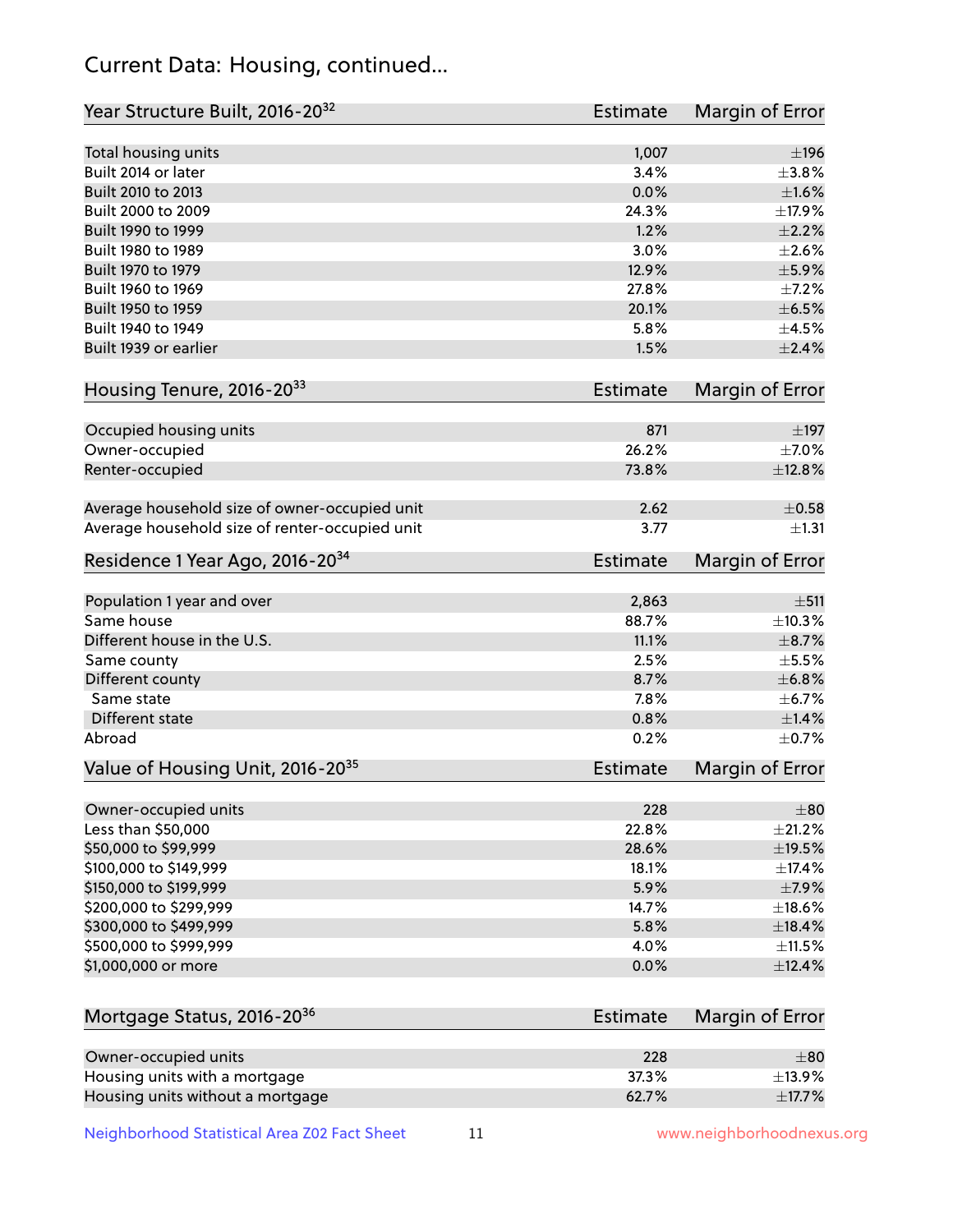# Current Data: Housing, continued...

| Selected Monthly Owner Costs, 2016-20 <sup>37</sup> | <b>Estimate</b> | Margin of Error |
|-----------------------------------------------------|-----------------|-----------------|
|                                                     |                 |                 |
| Housing units with a mortgage                       | 85              | $\pm$ 44        |
| Less than \$300                                     | $0.0\%$         | $\pm 27.2\%$    |
| \$300 to \$499                                      | 3.5%            | $\pm 27.1\%$    |
| \$500 to \$999                                      | 36.8%           | ±46.6%          |
| \$1,000 to \$1,499                                  | 51.5%           | $\pm 27.7\%$    |
| \$1,500 to \$1,999                                  | 8.2%            | ±22.3%          |
| \$2,000 to \$2,999                                  | 0.0%            | $\pm 27.2\%$    |
| \$3,000 or more                                     | 0.0%            | $\pm$ 33.3%     |
|                                                     |                 |                 |
| Median (dollars)                                    | \$1,087         | $\pm$ 199       |
|                                                     |                 |                 |
| Housing units without a mortgage                    | 143             | $\pm 64$        |
| Less than \$150                                     | 4.9%            | ±16.7%          |
| \$150 to \$249                                      | 19.6%           | $\pm 30.6\%$    |
| \$250 to \$349                                      | 41.8%           | ±25.4%          |
| \$350 to \$499                                      | 10.2%           | ±14.5%          |
| \$500 to \$699                                      | 14.7%           | $\pm 21.2\%$    |
| \$700 or more                                       | 8.8%            | ±39.7%          |
|                                                     |                 |                 |
| Median (dollars)                                    | \$307           | $\pm$ 38        |

| Selected Monthly Owner Costs as a Percentage of | <b>Estimate</b> | Margin of Error |
|-------------------------------------------------|-----------------|-----------------|
| Household Income, 2016-20 <sup>38</sup>         |                 |                 |
|                                                 |                 |                 |
| Housing units with a mortgage <sup>39</sup>     | 80              | $\pm 58$        |
| Less than 20.0 percent                          | 31.5%           | $\pm$ 22.9%     |
| 20.0 to 24.9 percent                            | 2.8%            | $\pm$ 18.6%     |
| 25.0 to 29.9 percent                            | 19.9%           | $\pm$ 13.7%     |
| 30.0 to 34.9 percent                            | 2.3%            | $\pm$ 18.1%     |
| 35.0 percent or more                            | 43.5%           | $\pm$ 45.9%     |
|                                                 |                 |                 |
| Housing units without a mortgage <sup>40</sup>  | 137             | $\pm 77$        |
| Less than 10.0 percent                          | 38.5%           | $\pm 28.5\%$    |
| 10.0 to 14.9 percent                            | 21.5%           | $\pm$ 25.9%     |
| 15.0 to 19.9 percent                            | 20.1%           | $\pm$ 10.7%     |
| 20.0 to 24.9 percent                            | 5.9%            | $\pm$ 13.7%     |
| 25.0 to 29.9 percent                            | 3.3%            | $\pm$ 3.8%      |
| 30.0 to 34.9 percent                            | 2.4%            | $\pm$ 11.9%     |
| 35.0 percent or more                            | 8.3%            | ±21.4%          |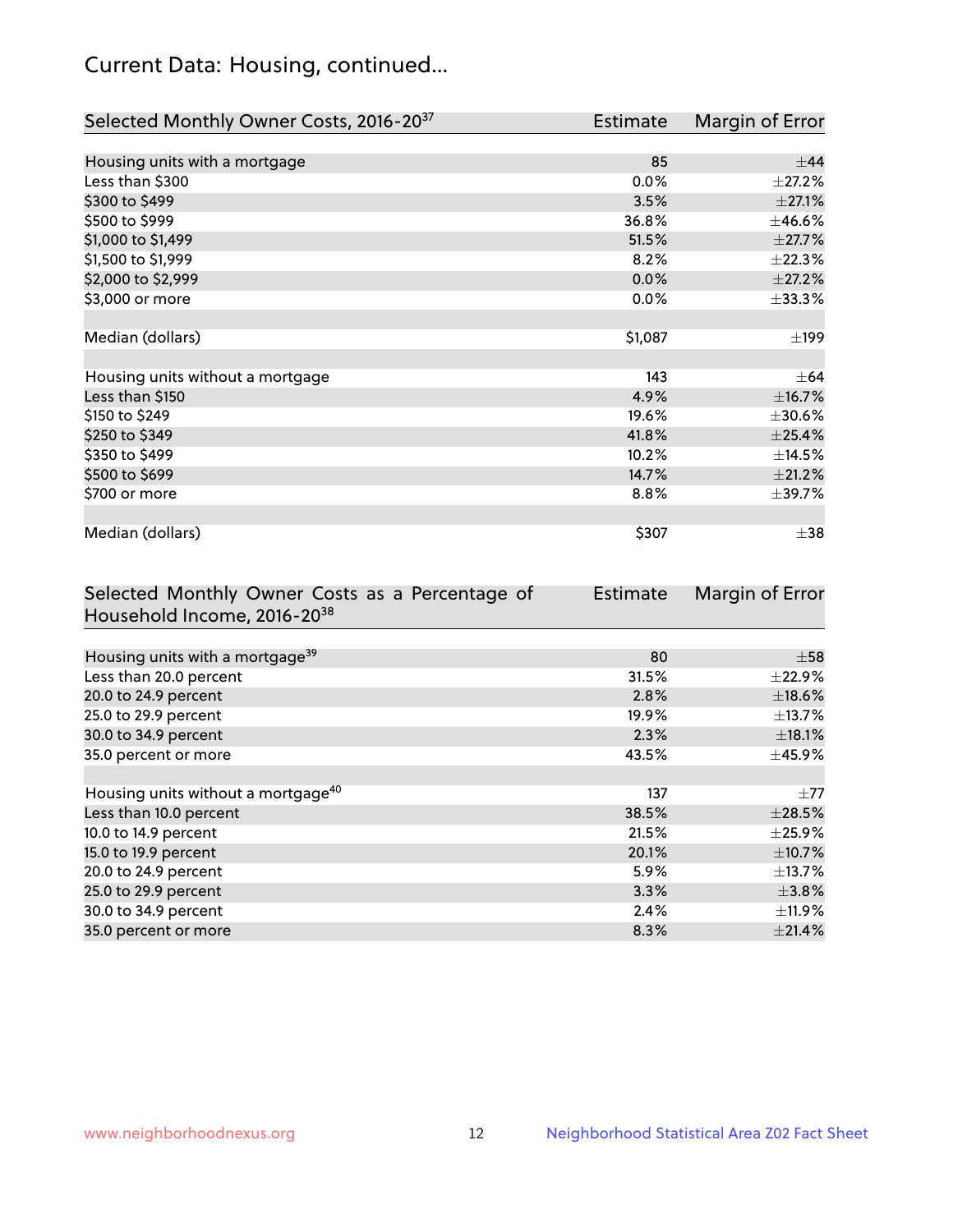# Current Data: Housing, continued...

| Gross Rent, 2016-20 <sup>41</sup>               | <b>Estimate</b> | Margin of Error |
|-------------------------------------------------|-----------------|-----------------|
|                                                 |                 |                 |
| Occupied units paying rent                      | 611             | ±186            |
| Less than \$200                                 | 15.5%           | $\pm$ 9.5%      |
| \$200 to \$499                                  | 11.4%           | $\pm$ 9.5%      |
| \$500 to \$749                                  | 40.2%           | ±27.7%          |
| \$750 to \$999                                  | 14.8%           | $\pm 10.0\%$    |
| \$1,000 to \$1,499                              | 16.2%           | $\pm$ 8.2%      |
| \$1,500 to \$1,999                              | $1.9\%$         | $\pm 4.1\%$     |
| \$2,000 or more                                 | 0.0%            | $\pm$ 5.4%      |
| Median (dollars)                                | \$585           | $\pm$ 37        |
|                                                 |                 |                 |
| No rent paid                                    | 32              | ±27             |
|                                                 |                 |                 |
| Gross Rent as a Percentage of Household Income, | <b>Estimate</b> | Margin of Error |
| $2016 - 20^{42}$                                |                 |                 |
|                                                 |                 |                 |
| Occupied units paying rent <sup>43</sup>        | 594             | ±221            |
| Less than 15.0 percent                          | 16.8%           | $\pm$ 9.2%      |
| 15.0 to 19.9 percent                            | 2.6%            | $\pm$ 5.0%      |
| 20.0 to 24.9 percent                            | 5.9%            | $\pm$ 7.9%      |
| 25.0 to 29.9 percent                            | 5.0%            | $\pm$ 3.1%      |
| 30.0 to 34.9 percent                            | 5.3%            | $\pm$ 7.8%      |
| 35.0 percent or more                            | 64.3%           | ±22.8%          |

# Current Data: Transportation

| Commuting to Work, 2016-20 <sup>44</sup>  | Estimate | Margin of Error |
|-------------------------------------------|----------|-----------------|
|                                           |          |                 |
| Workers 16 years and over                 | 774      | $+244$          |
| Car, truck, or van - drove alone          | 52.9%    | $\pm$ 6.5%      |
| Car, truck, or van - carpooled            | 24.2%    | $\pm 21.7\%$    |
| Public transportation (excluding taxicab) | 10.9%    | $\pm$ 8.4%      |
| Walked                                    | 0.2%     | $\pm 2.0\%$     |
| Other means                               | 6.5%     | $\pm$ 5.9%      |
| Worked at home                            | 5.2%     | ±13.4%          |
|                                           |          |                 |
| Mean travel time to work (minutes)        | 30.3     | $\pm$ 4.9       |

| Access to a Vehicle, 2016-20 <sup>45</sup> | Estimate | Margin of Error |
|--------------------------------------------|----------|-----------------|
|                                            |          |                 |
| Occupied housing units                     | 871      | $\pm$ 197       |
| No vehicles available                      | 44.2%    | $+19.9%$        |
| 1 vehicle available                        | 37.5%    | $\pm$ 8.2%      |
| 2 vehicles available                       | 12.6%    | $+7.6%$         |
| 3 or more vehicles available               | 5.7%     | $+5.4%$         |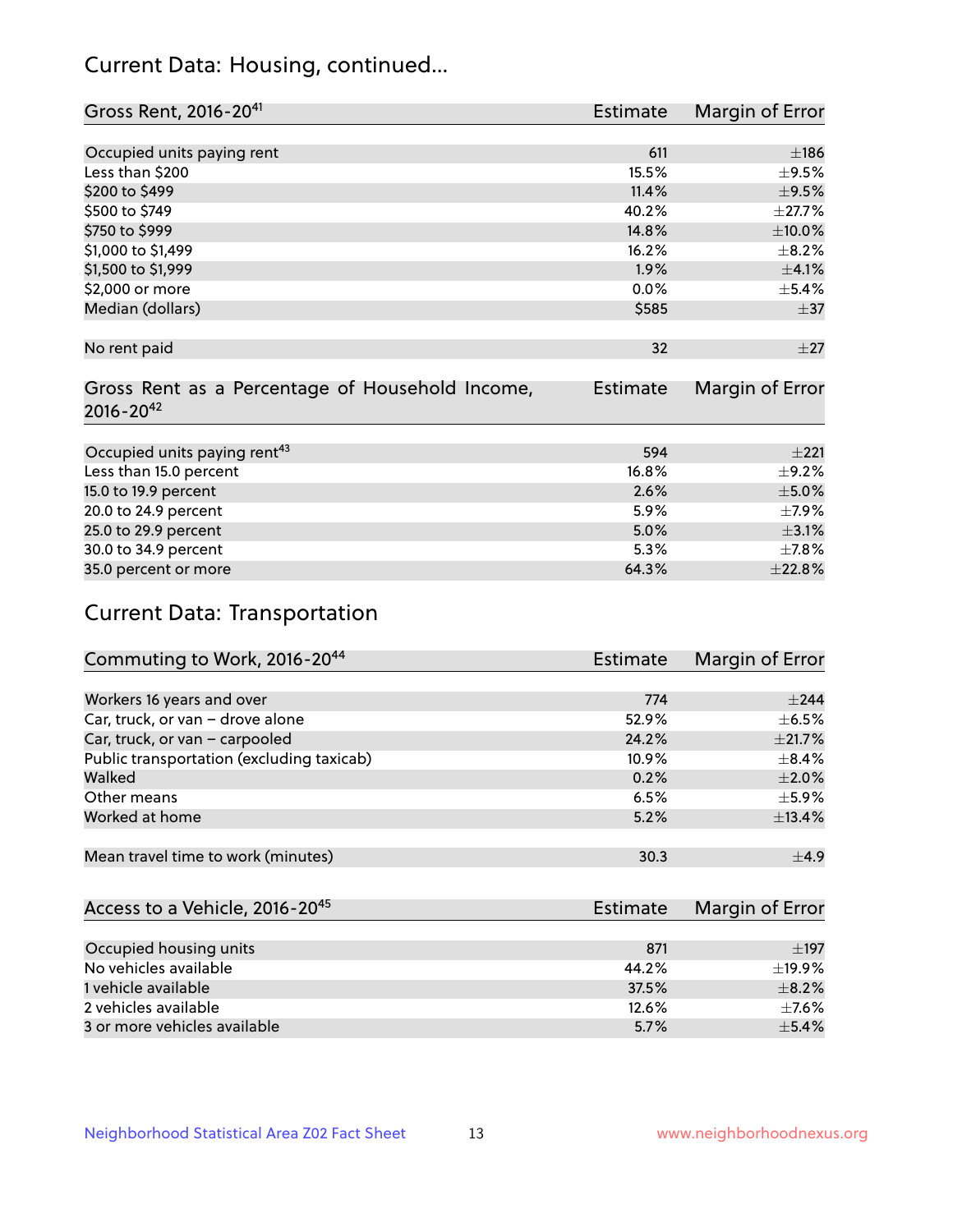# Current Data: Health

| Health Insurance coverage, 2016-2046                    | <b>Estimate</b> | Margin of Error |
|---------------------------------------------------------|-----------------|-----------------|
|                                                         |                 |                 |
| Civilian Noninstitutionalized Population                | 3,023           | $\pm$ 522       |
| With health insurance coverage                          | 88.9%           | ±19.8%          |
| With private health insurance coverage                  | 23.3%           | $\pm$ 5.7%      |
| With public health coverage                             | 72.5%           | ±17.4%          |
| No health insurance coverage                            | 11.1%           | $\pm$ 3.9%      |
| Civilian Noninstitutionalized Population Under 19 years | 1,506           | $\pm$ 1,506     |
|                                                         | 3.0%            | $\pm$ 4.4%      |
| No health insurance coverage                            |                 |                 |
| Civilian Noninstitutionalized Population 19 to 64 years | 1,226           | $\pm 290$       |
| In labor force:                                         | 902             | $\pm 264$       |
| Employed:                                               | 752             | $\pm$ 249       |
| With health insurance coverage                          | 78.9%           | $\pm$ 17.3%     |
| With private health insurance coverage                  | 46.1%           | ±12.2%          |
| With public coverage                                    | 37.8%           | ±21.4%          |
| No health insurance coverage                            | 21.1%           | $\pm$ 7.7%      |
|                                                         |                 |                 |
| Unemployed:                                             | 150             | $\pm$ 249       |
| With health insurance coverage                          | 56.7%           | $\pm$ 58.1%     |
| With private health insurance coverage                  | 18.6%           | ±25.9%          |
| With public coverage                                    | 38.1%           | ±12.8%          |
| No health insurance coverage                            | 43.3%           | ±44.5%          |
|                                                         |                 |                 |
| Not in labor force:                                     | 324             | ±109            |
| With health insurance coverage                          | 79.6%           | $\pm 10.6\%$    |
| With private health insurance coverage                  | 17.8%           | ±11.7%          |
| With public coverage                                    | 71.6%           | ±16.4%          |
| No health insurance coverage                            | 20.4%           | ±13.5%          |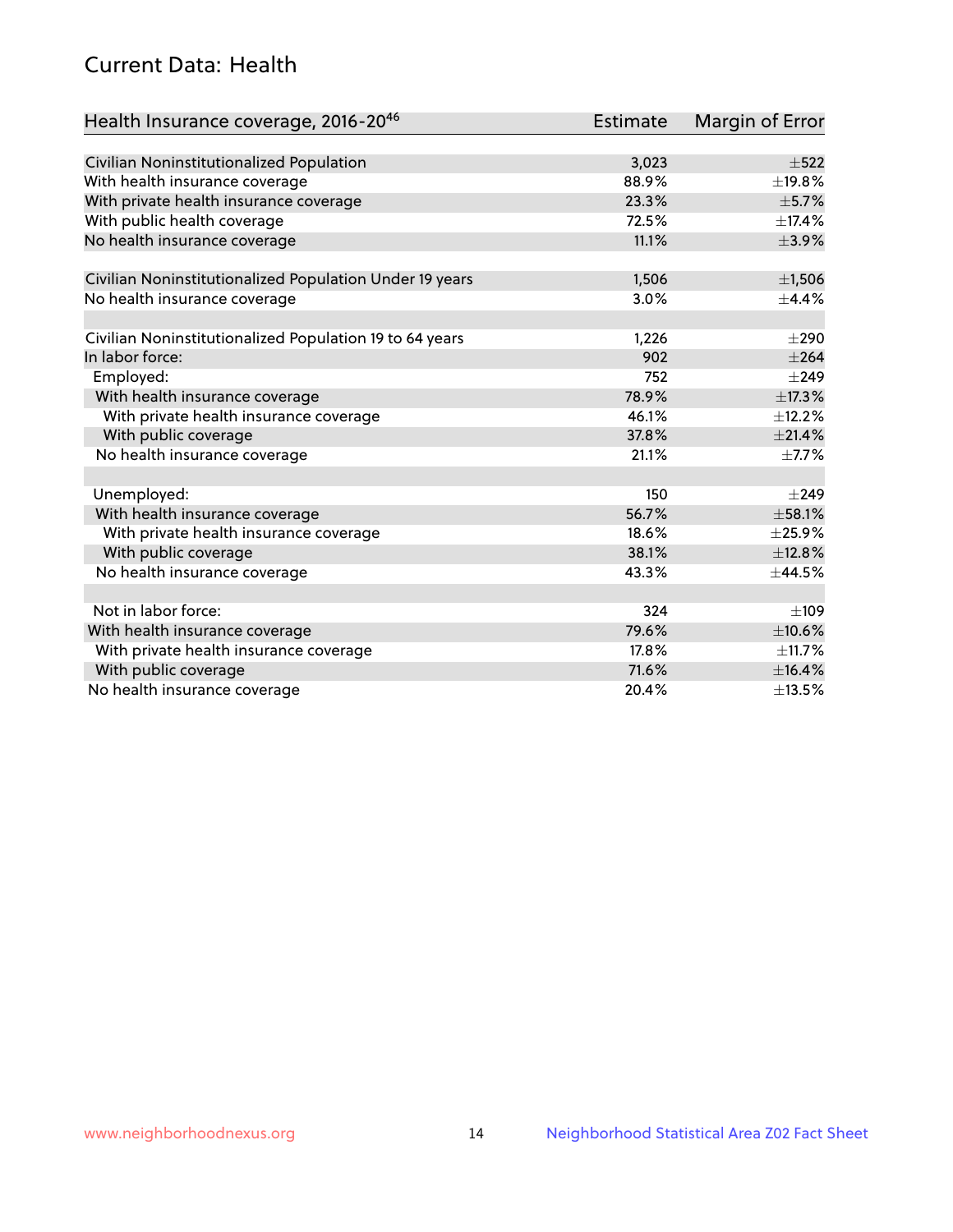#### Notes:

- 1. Source: U.S. Census Bureau, Decennial Census 2000, SF1 tables P8, P12; American Community Survey, tables B01001, B03002
- 2. This category includes Pacific Islanders, Native Americans and Alaska Natives, people who identify as some other race, and those who identify as bi/multi racial.
- 3. Source: U.S. Census Bureau, Decennial Census 2000, SF1 tables P15, P16, P18, P19; American Community Survey, tables B11001, B11005, B11003
- 4. Source: U.S. Census Bureau, Decennial Census 2000, SF3 table P37; American Community Survey, table B15002
- 5. Source: U.S. Census Bureau, Longitudinal Employer-Household Dynamics Residential Area Characteristics, Table JT01 (Primary Jobs); Workplace Area Characteristics, Table JT00 (All Jobs)
- 6. Source: U.S. Census Bureau, Decennial Census 2000, SF3 tables P52, P87; American Community Survey, tables B19001, B17001
- 7. Source: U.S. Census Bureau, Decennial Census 2000, SF1 tables H3, H4; American Community Survey, tables B25002, B25009
- 8. Source: U.S. Census Bureau, Decennial Census 2000, SF3 table H44; American Community Survey, tables B25044
- 9. Source: Atlanta Police Department, COBRA; U.S. Census Bureau, American Community Survey, table B01001
- 10. Source: U.S. Census Bureau, American Community Survey, table B01001
- 11. Source: U.S. Census Bureau, American Community Survey, table B03002
- 12. Source: U.S. Census Bureau, American Community Survey, table B05002
- 13. Source: U.S. Census Bureau, American Community Survey, table B05003
- 14. Source: U.S. Census Bureau, American Community Survey, tables B19001, B19025, B19051, B19061, B19055, B19065, B19059, B19069, B19056, B19066, B19057, B19067, B22001, B19101, B19127
- 15. Source: U.S. Census Bureau, American Community Survey, tables B19201, B19214, B20017, B19313
- 16. Source: U.S. Census Bureau, American Community Survey, table B17010
- 17. Source: U.S. Census Bureau, American Community Survey, tables B17001, B17006, B17021, B17007. Table totals may be lower than the total population, as they are based on the population for whom poverty status is determined.
- 18. Source: U.S. Census Bureau, American Community Survey, B17001H, B17001B, B17001D, B17001I. Table totals may be lower than the total population, as they are based on the population for whom poverty status is determined.
- 19. Source: U.S. Census Bureau, American Community Survey, tables B23001, B23008
- 20. Source: U.S. Census Bureau, American Community Survey, table C24030
- 21. Source: U.S. Census Bureau, American Community Survey, table C24010
- 22. Source: U.S. Census Bureau, American Community Survey, table B24080
- 23. Source: U.S. Census Bureau, Longitudinal Employer-Household Dynamics Origin-Destination Data, Tables JT00 Main and JT00 Aux
- 24. Source: U.S. Census Bureau, Longitudinal Employer-Household Dynamics Origin-Destination Data, Tables JT00 Main and JT00 Aux
- 25. Source: U.S. Census Bureau, Longitudinal Employer-Household Dynamics Origin-Destination Data, Tables JT00 Main and JT00 Aux
- 26. Source: U.S. Census Bureau, Longitudinal Employer-Household Dynamics Origin-Destination Data, Tables JT00 Main and JT00 Aux
- 27. Source: U.S. Census Bureau, American Community Survey, table B14001
- 28. Source: U.S. Census Bureau, American Community Survey, table B15002
- 29. Source: U.S. Census Bureau, American Community Survey, tables B11001, B11003, B11007, B11005, B09019
- 30. Source: U.S. Census Bureau, American Community Survey, tables B25002, B25003, B25004
- 31. Source: U.S. Census Bureau, American Community Survey, table B25024
- 32. Source: U.S. Census Bureau, American Community Survey, table B25034
- 33. Source: U.S. Census Bureau, American Community Survey, tables B25009, B25008, B25003
- 34. Source: U.S. Census Bureau, American Community Survey, table B07003
- 35. Source: U.S. Census Bureau, American Community Survey, table B25075. This value is self-reported and may differ from home values as determined by the County Tax Assessor.
- 36. Source: U.S. Census Bureau, American Community Survey, table B25081
- 37. Source: U.S. Census Bureau, American Community Survey, table B25087
- 38. Source: U.S. Census Bureau, American Community Survey, table B25091
- 39. Excludes units where Selected Monthly Owner Costs as a Percentage of Income cannot be computed.
- 40. Excludes units where Selected Monthly Owner Costs as a Percentage of Income cannot be computed.
- 41. Source: U.S. Census Bureau, American Community Survey, table B25063
- 42. Source: U.S. Census Bureau, American Community Survey, table B25070
- 43. Excludes units where Gross Rent as a Percentage of Income cannot be computed.
- 44. Source: U.S. Census Bureau, American Community Survey, tables B08101, B08013
- 45. Source: U.S. Census Bureau, American Community Survey, table B25044
- 46. Source: U.S. Census Bureau, American Community Survey, tables B18135, B27011

The dagger (†) symbol denotes values that cannot be computed.